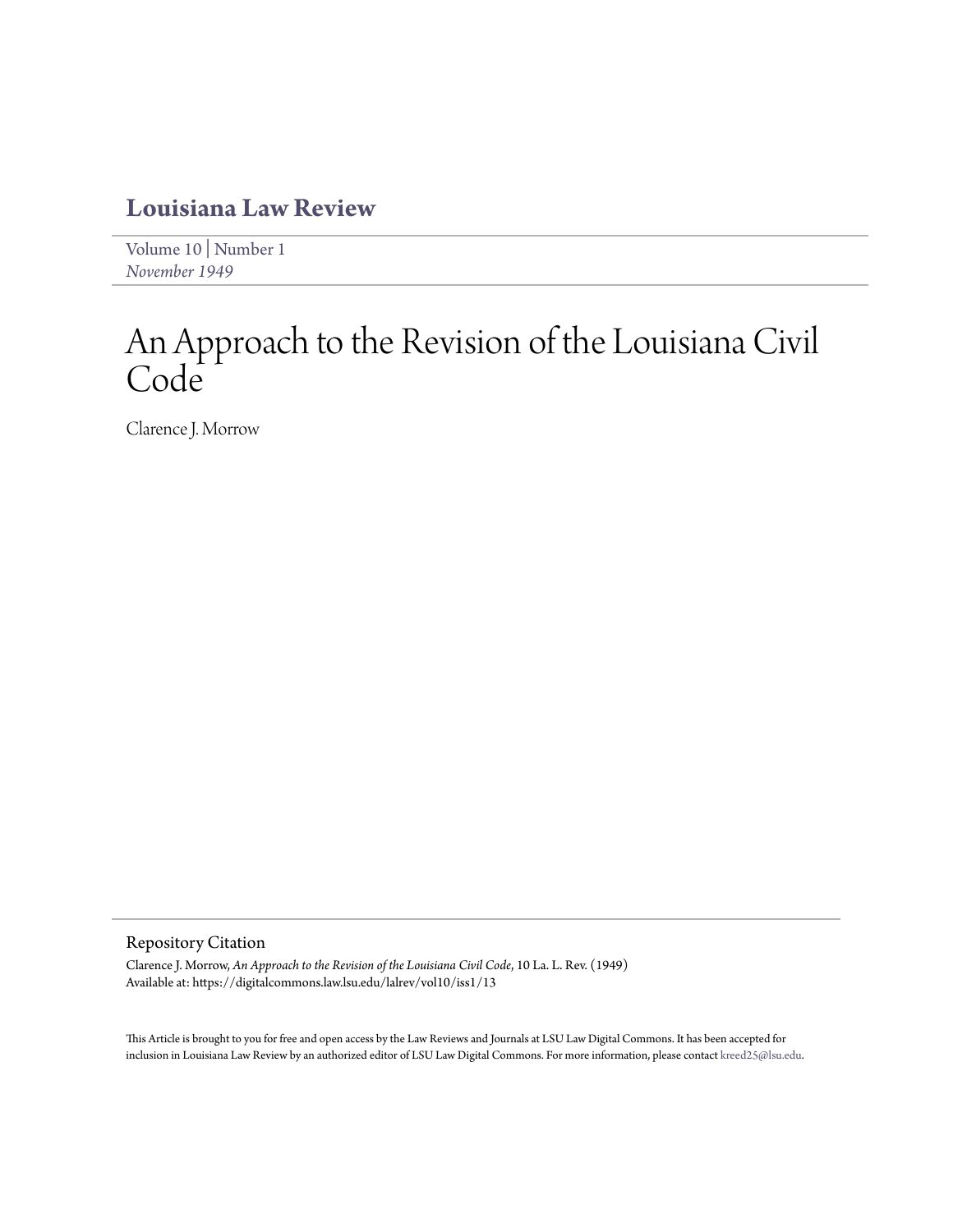## **An Approach to the Revision of the Louisiana Civil Code\***

### CLARENCE J. MORROWt

The prospective revision of the Louisiana Civil Code potentially will produce the most important document in the history of American private law-I repeat, the most important document in the history of American private law. This is not said lightly, or hastily, or merely for the sake of having something to say on this occasion. Rather, it is based upon a careful consideration which has convinced me thoroughly that the Louisiana State Law Institute has a heavy and serious responsibility, of which it may have to be convinced in turn, not only to this state, but to the nation and the world, in undertaking this revision. My purpose will be to try, insofar as it may be possible in a single brief paper, to impart that conviction to you.'

\*An address which was delivered on May **5,** 1949 at the annual meeting of the Louisiana State Law Institute, Baton Rouge, Louisiana. At the request of the Louisiana State Law Institute, this address is being published **by** both the Tulane Law Review and the Louisiana Law Review.

tProfessor of Law, College of Law, Tulane University. **1** This paper is published as it was delivered, and no documentation has been attempted. However, a partial bibliography of material concerning some of the problems discussed herein, of particular interest to Louisiana readers, would include: Franklin, The Historic Function of the American Law Institute; Restatement as Transitional to Codification, 47 Harv. L. Rev. **1367** (1934); Morrow, Louisiana Blueprint: Civilian Codification and Legal Method for State and Nation, **17** Tulane L. Rev. **351, 537** (1943); Franklin, Concerning the Historic Importance of Edward Livingston, **11** Tulane L. Rev. **163 (1937);** Morrison, The Need For a Revision of the Louisiana Civil Code, **11** Tulane L. Rev. **213 (1937);** Ireland, Louisiana's Legal System Reappraised, **11** Tulane L. Rev. **585 (1937);** Comment, Stare Decisis in Louisiana, **7** Tulane L. Rev. **100 (1932);** Symposium (Daggett, Dainow, Hebert, McMahon): A Reappraisal Appraised: A Brief for the Civil Law of Louisiana, 12 Tulane<br>L. Rev. 12 (1937); Franklin, Equity in Louisiana: The Role of Article 21,<br>9 Tulane L. Rev. 485 (1935); Franklin, Review of Dart's Civil Code of Louis ana, **7** Tulane L. Rev. **632 (1933);** Franklin, Review of Restatement of Law of Contracts, **8** Tulane L. Rev. 149 **(1933);** Morrow, The Proposed Louisiana Criminal Code-An Opportunity and a Challenge, **15** Tulane L. Rev. 415 (1941); Morrow, Louisiana Annotations to the Restatement of the Law of Torts, **16** Tulane L. Rev. 644 (1942); Stone, Tort Doctrine in Louisiana: From What Sources Does It Derive, **16** Tulane L. Rev. 489 (1942); Stone, Tort Doctrine in Louisiana: The Materials for the Decision of a Case, **<sup>17</sup>** Tulane L. Rev. **159** (1942); Stone, Teaching Law Comparatively, 22 Tulane L. Rev. **158** (1947); Beutel, The Necessity of a New Technique of Interpreting the N. I. L.—The Civil Law Analogy, 6 Tulane L. Rev. 1 (1931); Morrow, The Louisiana Criminal Code of 1942—Opportunities Lost and Challenges Yet Unanswered, 17 Tulane L. Rev. 1 (1942); Morrow, The 1942 Louisiana Criminal Code in 1945: A Small Voice From the Past, **19** Tulane L. Rev. 483

[59]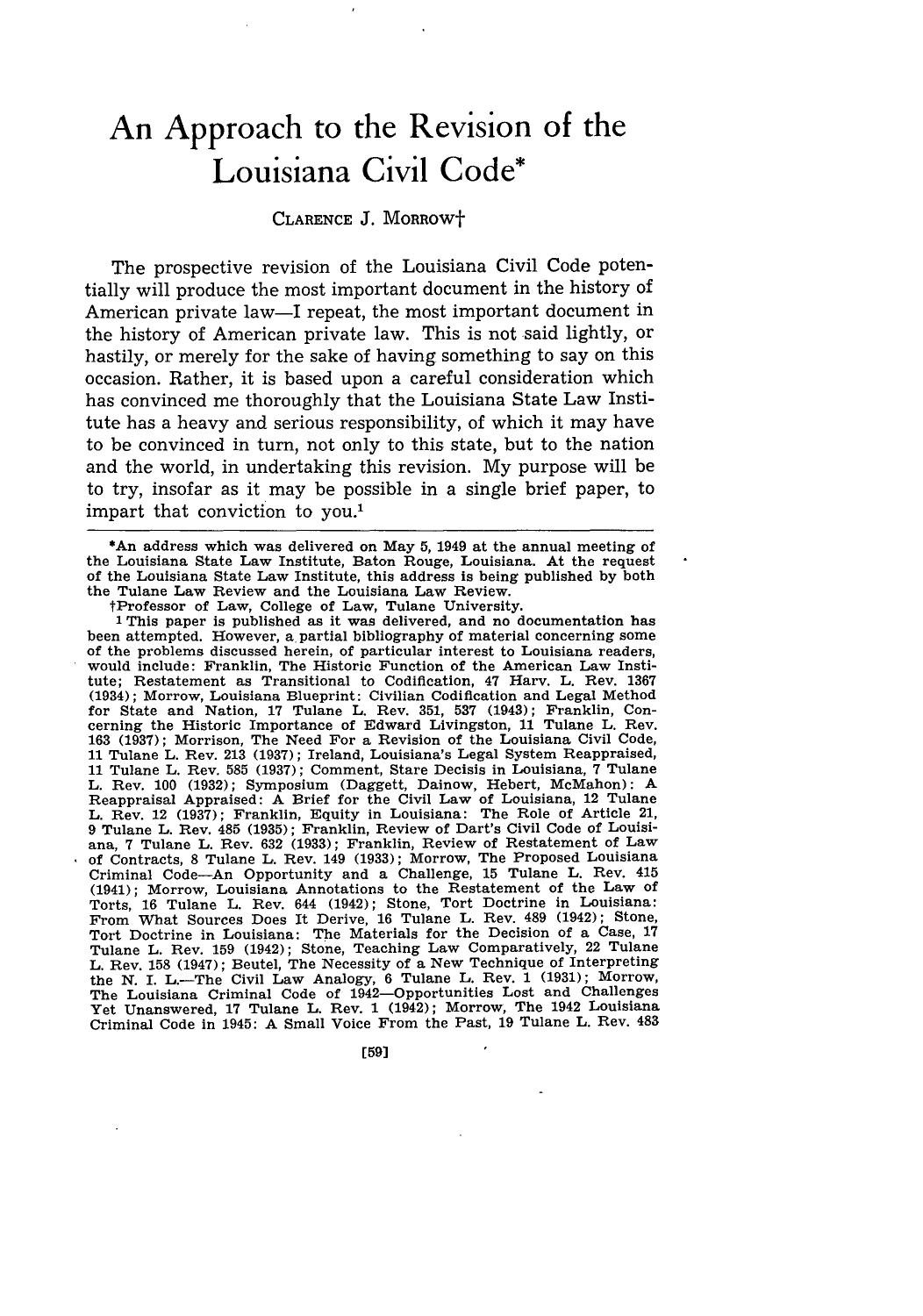The basic, historical pattern is familiar to all. Partly through happy accident and partly through the wise design of our predecessors, Louisiana inherited the French Civil Code of 1804, which has been celebrated universally as the greatest and most influential legal document the world has ever known. That code brought to us, as it has to all who have received it, the culmination of the world's most mature legal system: representing, in substance, the Roman law with its centuries of experience and development, and, in form, a legal text consciously and deliberately formulated on the basis of all the known techniques of its day. This state was one of the first heirs of that Code, and it placed us, in our infancy as a jurisdiction, literally hundreds of years in advance of our neighbors. At first we were worthy heirs. In the first quarter of the 19th century we acted as though we had some appreciation of the value of our legacy. During the career of Edward Livingston the Code was fortunately in the hands of one of the great legal scholars of history, who preserved it at a crucial time in its life and attempted to accommodate it to the somewhat strange new situation in which it was placed. Whether the Louisiana Code, as thus accommodated, represented in every sense an advance over the French Code is debatable, but there was certainly no retrogression, and whatever was done was the result of careful planning, utilizing all the resources afforded by the time and place. In fact, bold new action was taken: other, companion Codes were drafted, attention was given to the problem of legal method, and plans for constant recodification were put forward. In short, law men in Louisiana in 1825 approached the problems we are now considering on a level which has never been approximated since that time.

But these are familiar matters, learned early in our legal education, and recalled quite vividly on those occasions when we wax emotional and nostalgic about the Code. Most of the time we incline to forget the rest of the story. While wisdom may have combined with accident to introduce and preserve the Code in Louisiana in the early years, we must admit, if we are to be completely honest with ourselves, that accident rather than wisdom has predominated in the last century. We know that the Code all but disintegrated during the 19th and early 20th cen-

**<sup>(1945);</sup>** Morrow, **Civilian** Codification **Under Judicial Review: The** Generality **of "Immorality" in Louisiana, 21 Tulane L. Rev. 545 (1947); Stone, The Loesch Case and Article 667, 17 Tulane L. Rev. 596 (1943); Stone, Tort Doctrine in Louisiana: The Aggressor Doctrine, 21 Tulane L. Rev. 362 (1947);** Hubert, A Louisiana Anomaly-The "Writ" System in Real Actions, 22 Tu**lane L. Rev. 459 (1948).**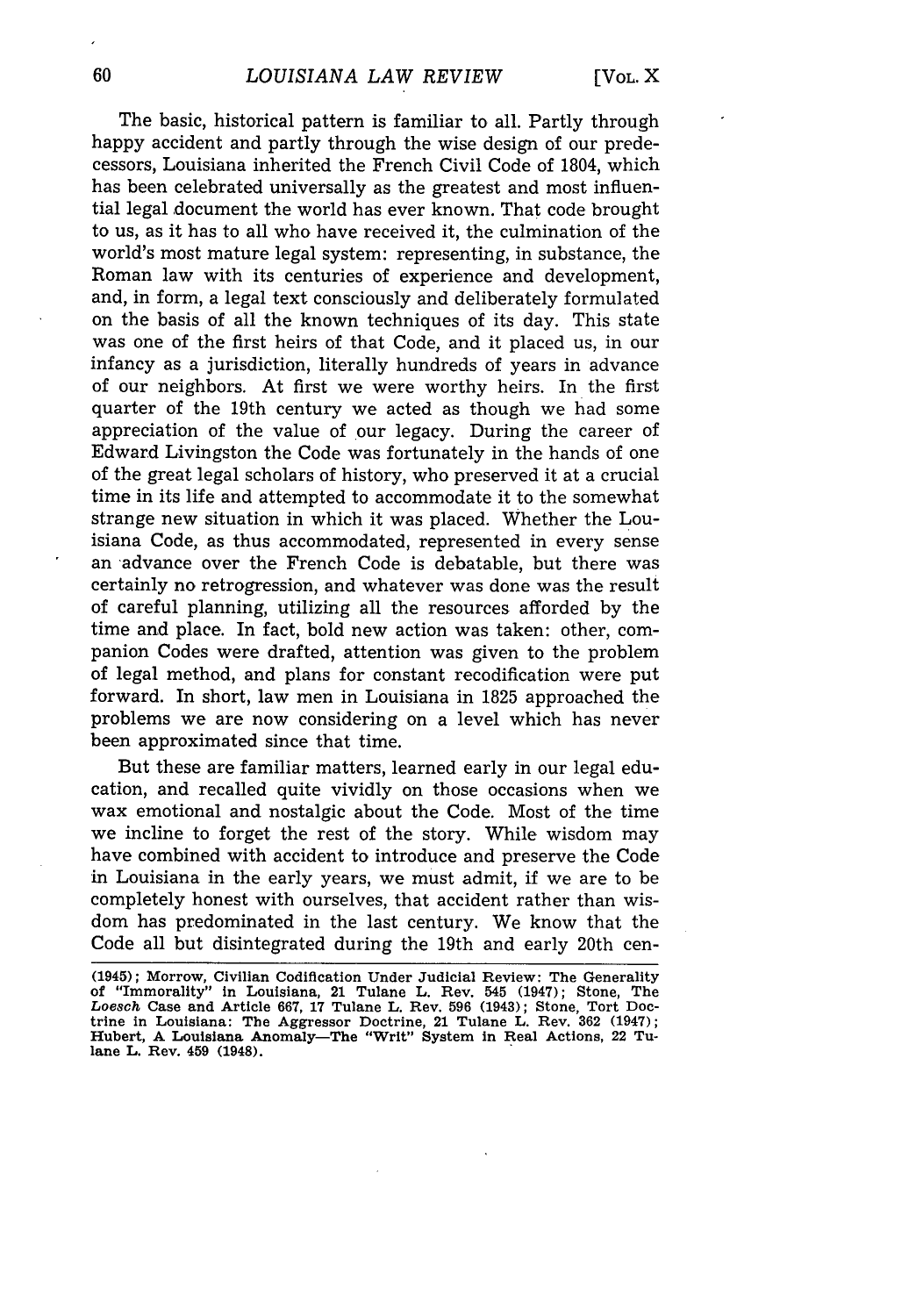turies, and this was only partly because of traditional legal inertia in the face of changing social and economic conditions. The major factors in the decline of the civil law system of which the Code was the most important part were not merely isolation from other civil law jurisdiction, lack of civil law libraries, lack of civil law scholarship, but, most serious, lack of concerted effort to overcome these disadvantages and lack of understanding of the necessity for resisting common law infiltration. By the twentieth century, the result was that the Code was venerated more because it was ours and because it made us somewhat "different," than because of any appreciation of its true value. Legal chauvinism and local pride, rather than sympathetic understanding, dominated our early twentieth century thinking about the Code and its future. We feared that we did not really know enough about its mysteries to discard it, so we tended to ignore it, or bypass it by means of other legislation, or hide it beneath a gloss of jurisprudential concepts which too often derived from common law sources. Our so-called "precious heritage" had became a "precarious heritage," indeed, by the end of the first quarter of this century.

However, it cannot be denied that a renaissance of the civil law has taken place in the last twenty years. While it could not be expected that a miracle could be wrought in that interval, the accomplishments have not been inconsiderable. Modem law schools have been trying to teach not only a practical knowledge of the substance of the Code, but an appreciation and understanding of it upon a theoretical level. Attention is now given to the form and construction of the Code, and to the civil law method of interpretation so necessary to its survival. The Code is revealed not as a dying curiosity but as a dynamic instrument of tremendous potentialities, despite its 'obsolescence. Modem law reviews have striven admirably to overcome the deficiencies of a century and to supply the doctrinal writing so essential to a civil law system, as well as to reconstruct the historical, cultural and intellectual base upon which the system must rest. This Institute has been a tremendous factor in this renaissance. Not only has it made contributions like those of the law schools and law reviews, such as research and translation projects, but it has been the medium for translating all these efforts into practical action in the field of legislation. It is now engaged in the preparation of revisions of the statutes and of the Constitution, -and it has already produced an entirely original Criminal Code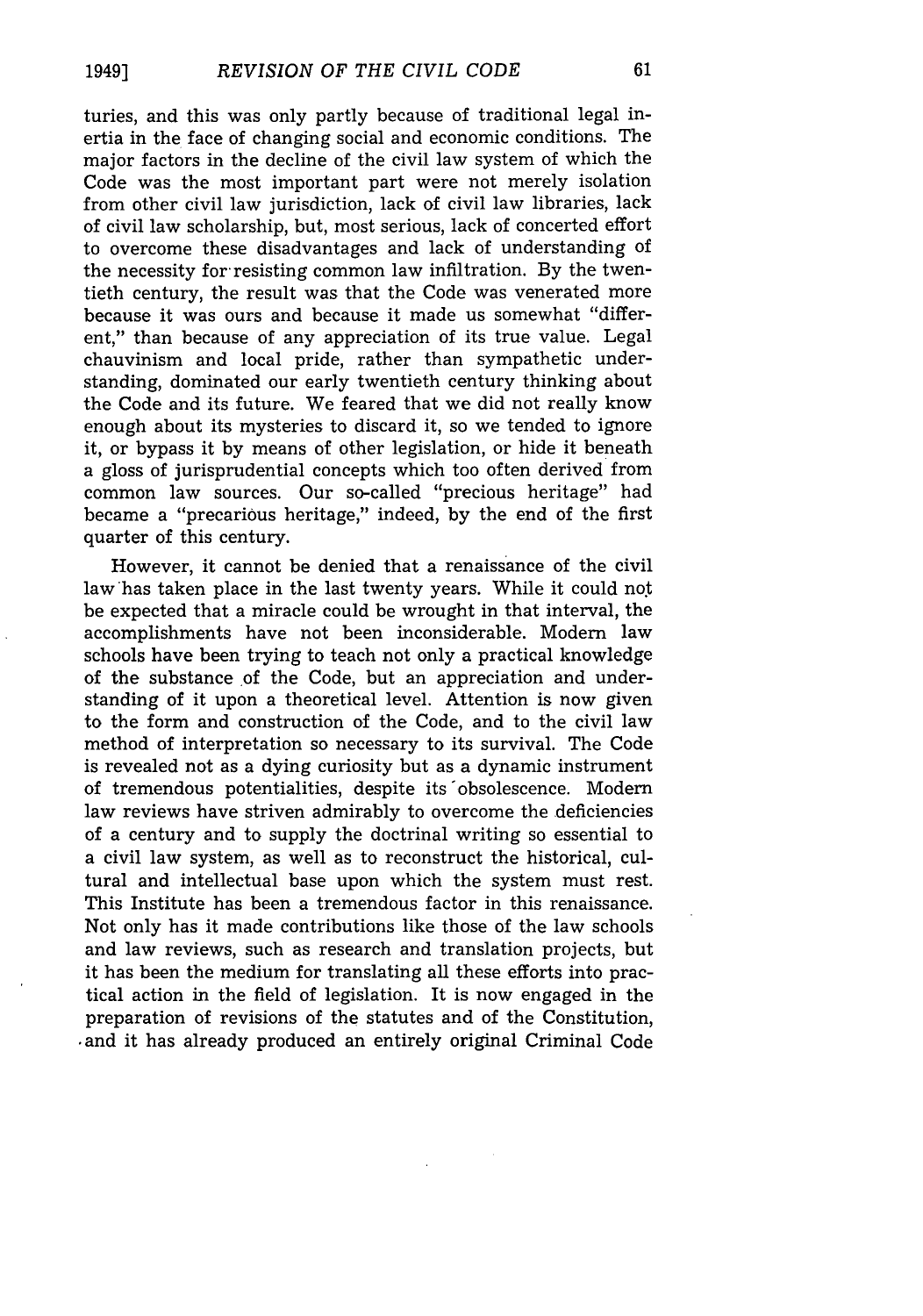which can compare without discredit with similar codes. There are signs that the Institute is becoming increasingly aware of its role as the missing feature of Livingston's plan for creating in this state the completely mature legal system, and signs that it is prepared to assume that role. The next step is clear. It is the destiny of this Institute to revise the Louisiana Civil Code, and no matter how we view the task it is plain that we are at the cross-roads. This body shall either go forward on the basis of the auspicious prelude of the last twenty years which have been devoted to recapturing our earlier position of advantage, or it shall discard these initial successes, reverse the recent trend, and allow our legal fortunes to relapse into the low estate in which the early twentieth century found them.

This paper is a plea that the trend be not reversed—that we go forward and not backward. What is involved in "going forward"? As yet no way exists of proving scientifically that "progress" in law lies in one direction rather than in another, or that one form of positive law is superior to another. Any decision to be made will be made on the basis of a combination of limited human experience, faulty human reason, and obscure human intuition. Yet, objectives desirable to the great majority of us can be quickly stated in general terms. Certainly in Louisiana there can be no doubt that we all, though we may have different reasons, are united in our determination to preserve a codified source of law; there is no thought of abandoning the Code. But this alone does not make us unique any longer. Everywhere, through the force of necessity if not through conscious design, law men are turning to legislation as the accepted form of the positive law of the future. The battle is likely to center now around the precise form the legislation shall assume, rather than around the question of legislation or no legislation. Here as well, however, our general objectives are not subject to debate in this state. We are happily committed to comprehensive Codes rather than to piece-meal, miscellaneous statutes. We probably would agree generally that we should seek to obtain the most useful and efficient legal mechanism human ingenuity can devise: a Code at once as comprehensive and yet as brief as possible; a Code which will be professional and technical to a necessary degree, and yet possess such clarity and simplicity that it will be comprehensible to laymen and rest upon popular will; a Code which will combine a maximum of consistency, predictability and certainty with a maximum of flexi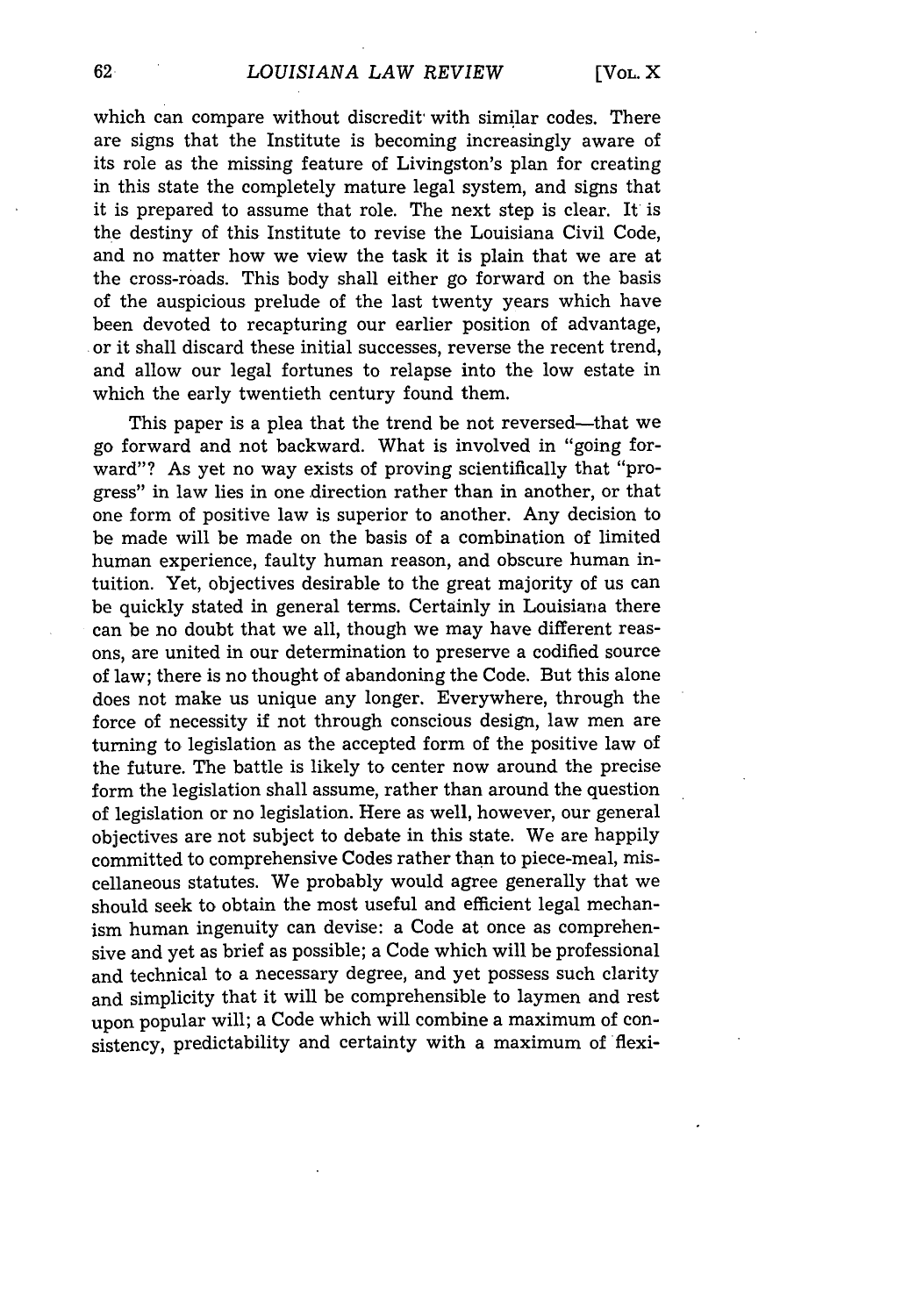bility and susceptibility to growth and necessary change. That is the ideal—that way legal "progress" lies.

It is in the search for the easiest path to the realization of this ideal that opinions will differ and the controversies will arise. But it is obvious to me that the path we are seeking lies in the direction of the fulfillment of our destiny as a civil law jurisdiction. In other words my suggestion for attaining our common goal is to give new impetus to the civil law renaissance in Louisiana, for thereby we eventually shall reap the fruit of that renaissance in the form of the greatest Civil Code which has ever been formulated. I do not believe it is naivete, or provincialism, or legal chauvinism which causes me to take this position. It is rather a realization, on the basis of years of study of comparative law, that civil law substantive concepts, civil law formulation of legislation, and civil law method are vastly more effective than their common law counterparts in achieving the ideal I suggested above as the common goal of. most law men. This is a realization shared by substantially all comparative law scholars. Time and space do not permit detailed development of this point, but suffice it to say that the civil law concepts of substantive law-the "rules" and "principles" of law, if you like-products of centuries of development in ancient and modern Roman law-are more rational, more keen and incisive in their analyses, and more efficient tools for the solution of conflicts of interests, than common law substantive concepts. The latter, even when they lead to the same conclusions (which they do not always do by any means), are more likely to involve technical distinctions which have merely historical bases, useless fictions and formalisms, survivals of feudalism, endless difficulties caused by the irrational division into law on the one hand and equity on the other, and other products of immaturity in legal systems. No less important is the *form* of civilian Codes as compared with the legislation of common law jurisdictions. Civilian codification alone, through the use of conscious legislative techniques, produces the requisite comprehensiveness coupled with brevity, simplicity and clarity of expression. Contrast, if you will, the form of a series of articles in the French or Louisiana Code with a series of sections from typical Anglo-American statutes or with sections of some Restatement of the American Law Institute. Or, for a modem Louisiana experiment, compare the form of the Louisiana Criminal Code of 1942 with that of any socalled Criminal Code in the United States today. With reference to legal method, compare the results under the civil law method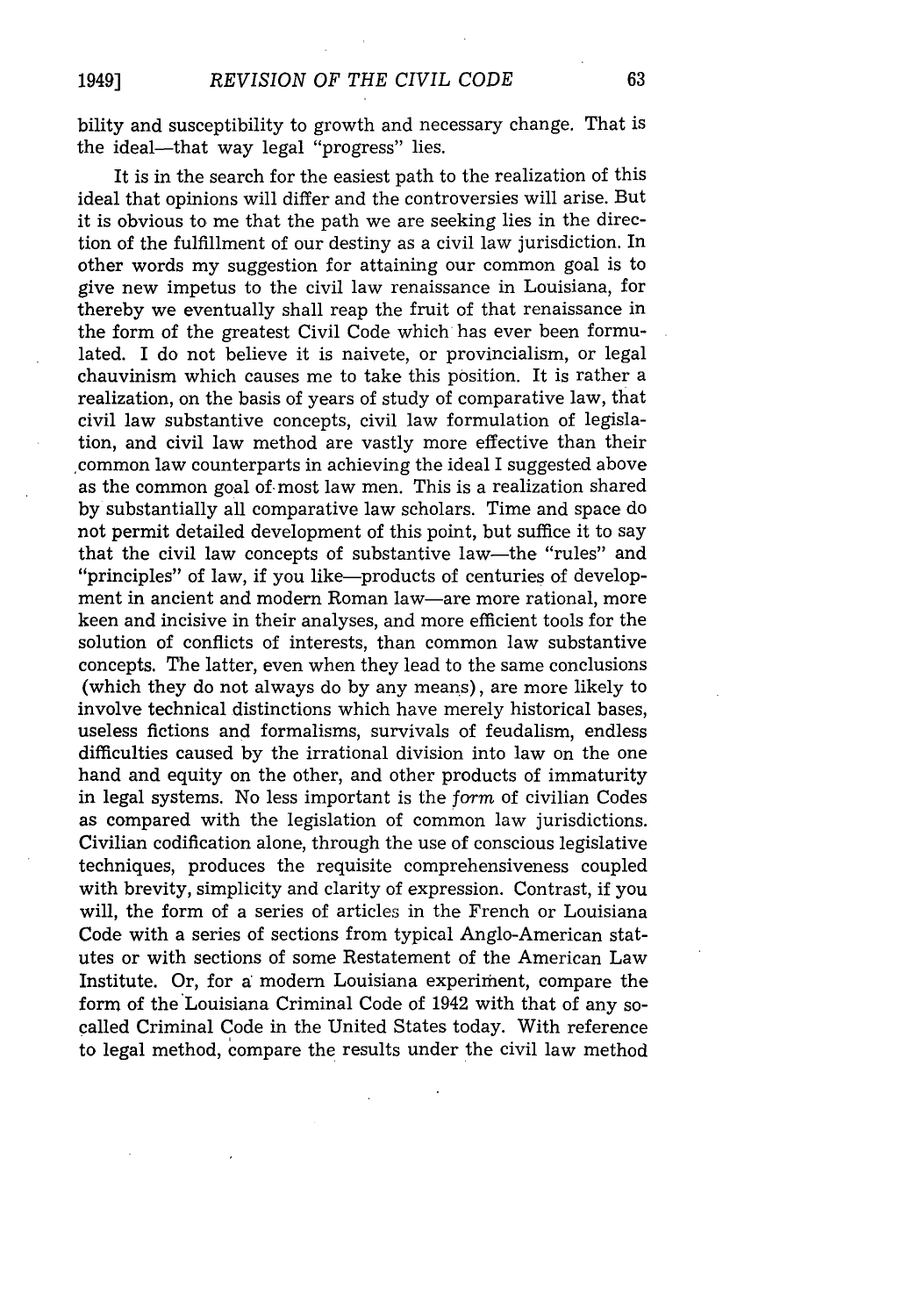which unfortunately we have so largely abandoned in Louisiana, with that of Anglo-American law. While the civilian does not dignify the judge as a creator of law, he assigns him the equally important task of decision of each individual case, not by reference to other decisions, but by reference to legislative texts and within the limits of such judicial discretion as the legislative texts grant. One result, for example, is the brief French judicial report. Since the Anglo-American theory of stare decisis applies under statutory law as well as under common law, the judge in this country labors in all cases under the double burden of looking backward and forward at the same time, and the ever increasing results of his labor pour forth in an unending stream, overtaxing our library shelves and our pocketbooks, to the delight of law book publishing companies, which capitalize upon the sad delusions of those who search for the case "exactly in point."

I am suggesting, then, that we continue to turn to civil law experience as a basis for going forward. This will mean that our models in the revision of the Civil Code will be not only the Code Napoleon and our own present Code, but also the great modern Codes of Europe: the German Civil Code, the Swiss Code of Obligations, the new Italian and Greek Codes, and, of course, the revised French Civil Code which is now in preparation. If we take this course, we shall make the following approaches to six important specific problems about which I have chosen to make suggestions. These six are: (1) the period of time to be devoted to the project; (2) the preliminary work to be done by this Institute; (3) the substance of the Revised Code; (4) the form of the Revised Code; (5) the theoretical base for the Revised Code; (6) an informational campaign to be conducted collaterally by this Institute.

(1) In the first place we must regard the Revision of the Civil Code as a long term project. By this time the Institute should be a "going concern" in the eyes of the public and of the legislature and there should not be any necessity whatever for the frantic haste which has characterized the work on some of the projects. The process of drafting the German Civil Code consumed twenty years. While it has never been thought necessary to devote such a lengthy period to the formulation of any of the well known Civil Codes since that time-largely because the subsequent codes had the benefit of the German experience--nevertheless the drafting has always involved a very substantial period. I would say that we should not even consider devoting less than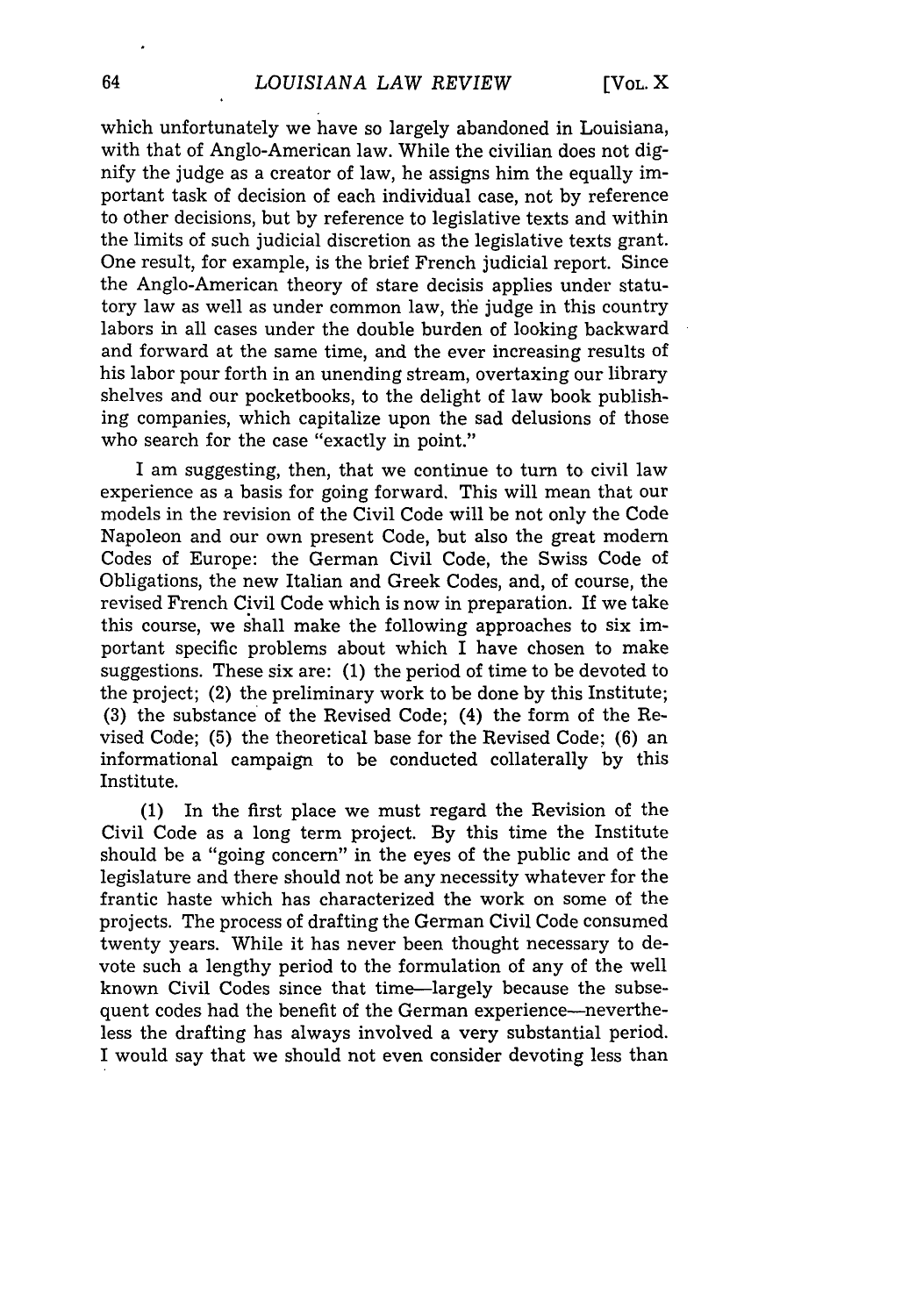five years to the project, computed from the time that drafting actually begins until the submission to the legislature, and, in my opinion, it would be preferable to think in terms of a period closer to ten years.

(2) Next, for a considerable period before actual drafting begins, this Institute must continue to promote in every way it can all of the various preparatory activities which have been going on for the past twenty years. By this I mean the Institute must continue to cooperate with law schools in their efforts to produce a civil law renaissance in the state. This could be done in many ways. For example, the stimulation of civil law and comparative law research in the law schools, both by graduate students and by undergraduate members of law review editorial boards, would be a great step forward. Perhaps this could be accomplished by establishing scholarships, fellowships or even cash prizes to be awarded to meritorious recipients. Not only original preliminary research and doctrinal writing are important, however. One of the greatest preparatory tasks of this Institute will be to supply adequate translations, not only of some basic civilian treatise, such as the Planiol project, but also translations of many of the modern Civil Codes of Europe and Latin America which have not yet been translated into English, to say nothing of translations of any preliminary drafts of the Revised French Code. Such activities of the Institute will take time, but they are essential to any intelligent revision of the Louisiana Code, and there seems to be no reason why, once capable personnel can be obtained, such projects could not start very soon.

(3) When at length we come to the actual formulation of a revised Civil Code for Louisiana, certain broad issues will inevitably arise, many of which can be anticipated even now. Since they are so sure to arise, I do not feel that it is presumptuous on my part to mention some of them and indicate how I believe they must be disposed of under my conception of the task which I have been asked to outline at this time.

First, as to the substance of the Revised Code, I assume that it must be basically that of the present Code of 1870, but I assume also that there should be sweeping changes throughout. To put it another way, I assume we are interested in a modern civil code and not in a Restatement. Certainly many of the present texts of the Code could be omitted altogether without loss, sometimes because they are obsolete, but more often because they are merely expository and thus have no place in a modem code. Much of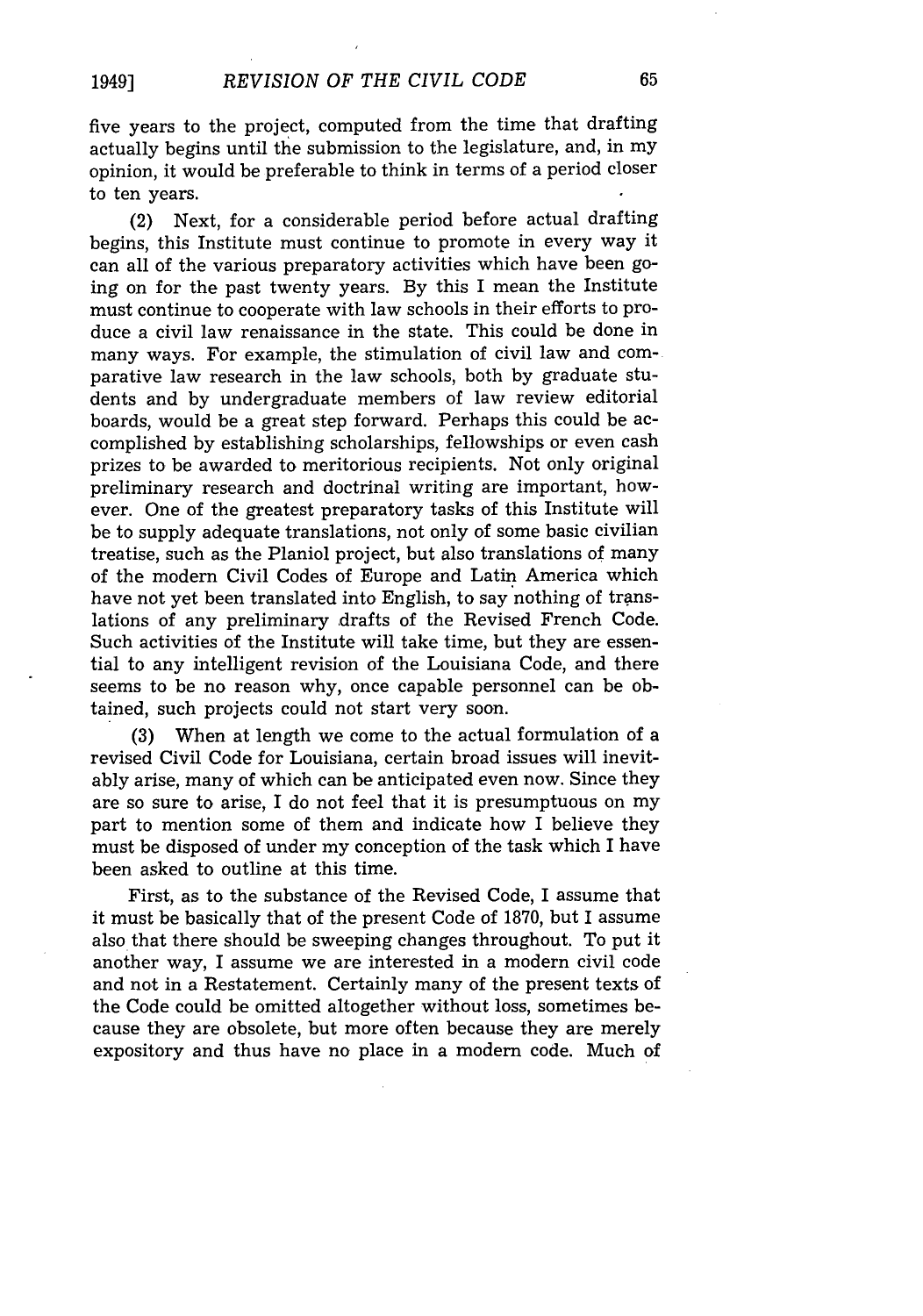this expository material (derived from early French commentators) was added in 1825, apparently in an effort to explain to a relatively untutored bench and bar some of the mysteries of French civil law theory as expressed in the somewhat laconic Code Napoleon. Modern civil law assigns the task of exposition to the *motifs* of the Code or to subsequent doctrinal writing, and there is no place for such material in the code itself.

In determining which of the remaining substantive texts of the Code shall be kept intact, obviously policy considerations will be involved, and, of course, it would not be appropriate for me to say now, even if time permitted, what my proposed solution of any considerable number of concrete problems as a matter of policy would be. However, I would urge now that in the selection of substantive concepts to be included in the Code, very close attention should be given to many concepts which have been developed on the continent since the drafting of the Code Napoleon and which represent, in my opinion, both desirable solutions and practical, efficient methods of achieving those solutions. For example, I cannot imagine a blind retention of our existing concept of lesion without first thoroughly exploring the development that concept has had on the continent-a development from which we have been precluded by the rigidity of our own Code's concept of lesion. In other words, before we retain any single concept of our present Code unchanged, we should be sure that, following a comparative survey of all analogous concepts in other, more modern Civil Codes, no more desirable solution, or no more effective way of reaching the same solution, can be found.

In this connection, the question will, of course, arise of the extent, if any, to which modern common law concepts should be employed in the Revised Code. In my opinion, they should by all means be examined with great care, particularly those chosen for inclusion in modern Uniform Acts like the Commercial Code, which is now in the drafting stage. Without wishing to prejudge any such concepts dogmatically, however, I am very dubious about the prospect of making any real gains from such sources. In most fields, the Code Napoleon itself was ahead of the present common law, and even where the common law concept is quite admirable and acceptable in its own context, rarely is it advantageous to uproot it and to try to place it in a civil law context, where it is likely to produce inconsistencies and contradictions.

A more difficult decision lies ahead in determining to what extent the Revised Code should embrace common law concepts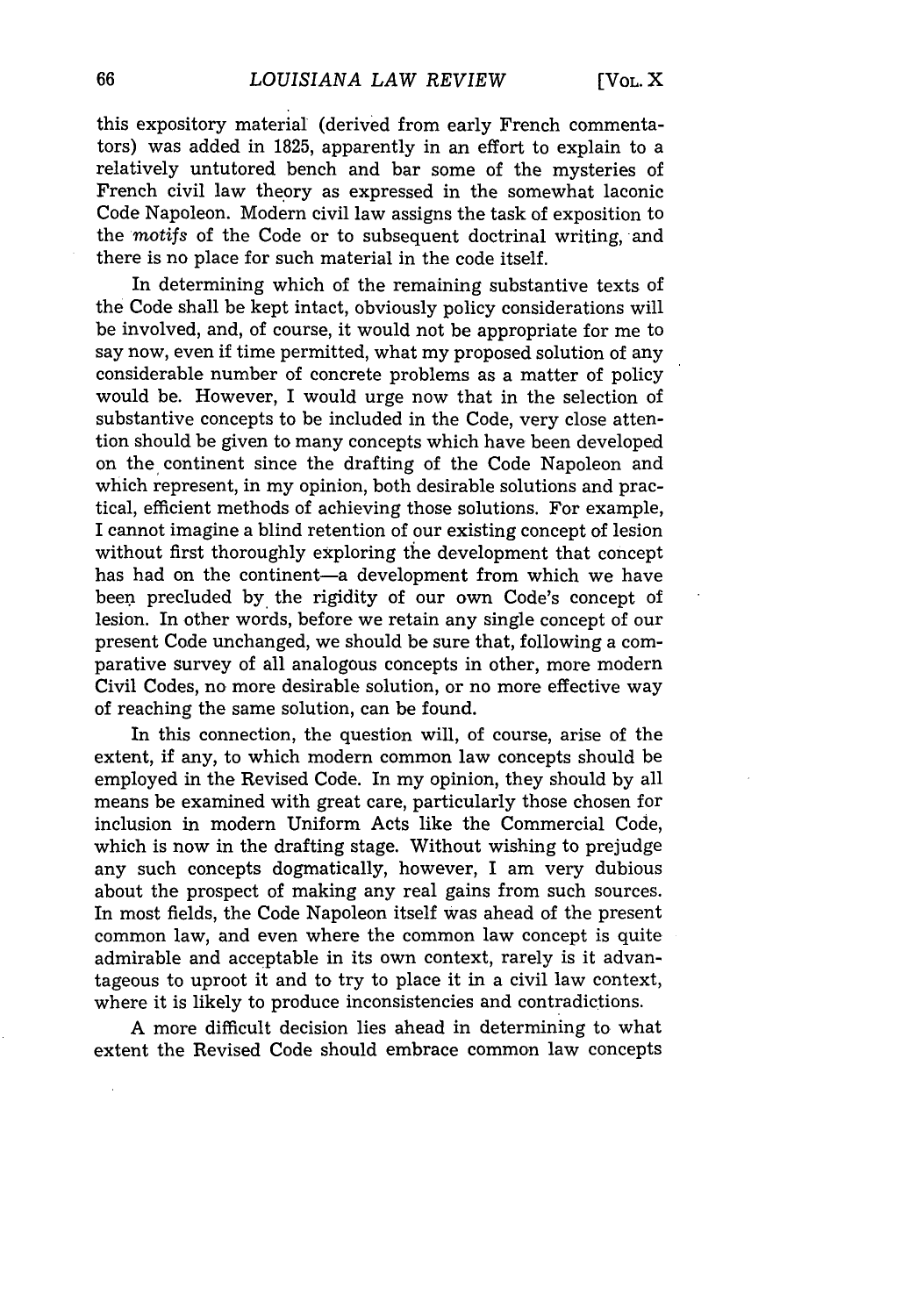which either the Code of 1870 or the jurisprudence may be said to have accepted already. Actually the Code has accepted very few. The example usually given is the common law concept of "consideration," since the Louisiana Code repeatedly uses the term, frequently in referring to the enforceability vel non of promises. The fact is, however, that the term is never used in the common law sense, but was intended to be (and in some articles is stated to be) synonymous with civil law "cause," so that any Louisiana decisions accepting technical common law consideration as a standard for the enforceability of promises are based upon a spurious interpretation of the Code. A clarification is certainly needed, and in my opinion, clarification in the form of the complete suppression of the "consideration" concept. In other instances, the acceptance of common law concepts has been accomplished in the jurisprudence without any pretext of following code authority. Sometimes this has been done upon the theory that the Code is silent on the point, or, just as frequently, by simply ignoring what the Code does have to say. For example, the rights of third purchasers of movable property have been determined quite often in this state by applications of the common law "bona fide purchase" doctrine. Admittedly, the Code's treatment of this problem is very inadequate, but it is certainly not silent on the subject, at least not to a court trained in civil law interpretation by analogy. In any event, the introduction of the concept of a "bona fide purchase," the application of which is based on a distinction between "legal" title and "equitable" title, in a civil law jurisdiction, which has never had such a distinction, is perfectly absurd. This is the type of common law concept which must be utterly destroyed in any revision of the Code. Still another set of instances in which common law concepts have been employed have arisen in fields where Louisiana courts have simply failed to understand the purposes and advantages of the Civil Code's approach to the problem. For example, in the field of tort, the marvelous simplicity of Articles 2315 and following of the Code has been smothered and obliterated by repeated unnecessary judicial excursions into particularized common law doctrines such as "last clear chance," *"res ipsa loquitur"* and "attractive nuisance." The whole theory of the Civil Code articles on delictual responsibility rests upon the notion that this field requires a minimum of predictability in advance and a maximum of individualization of decision, and thus that only broad standards need be provided in the Code. Yet, to read the jurisprudence, one would often think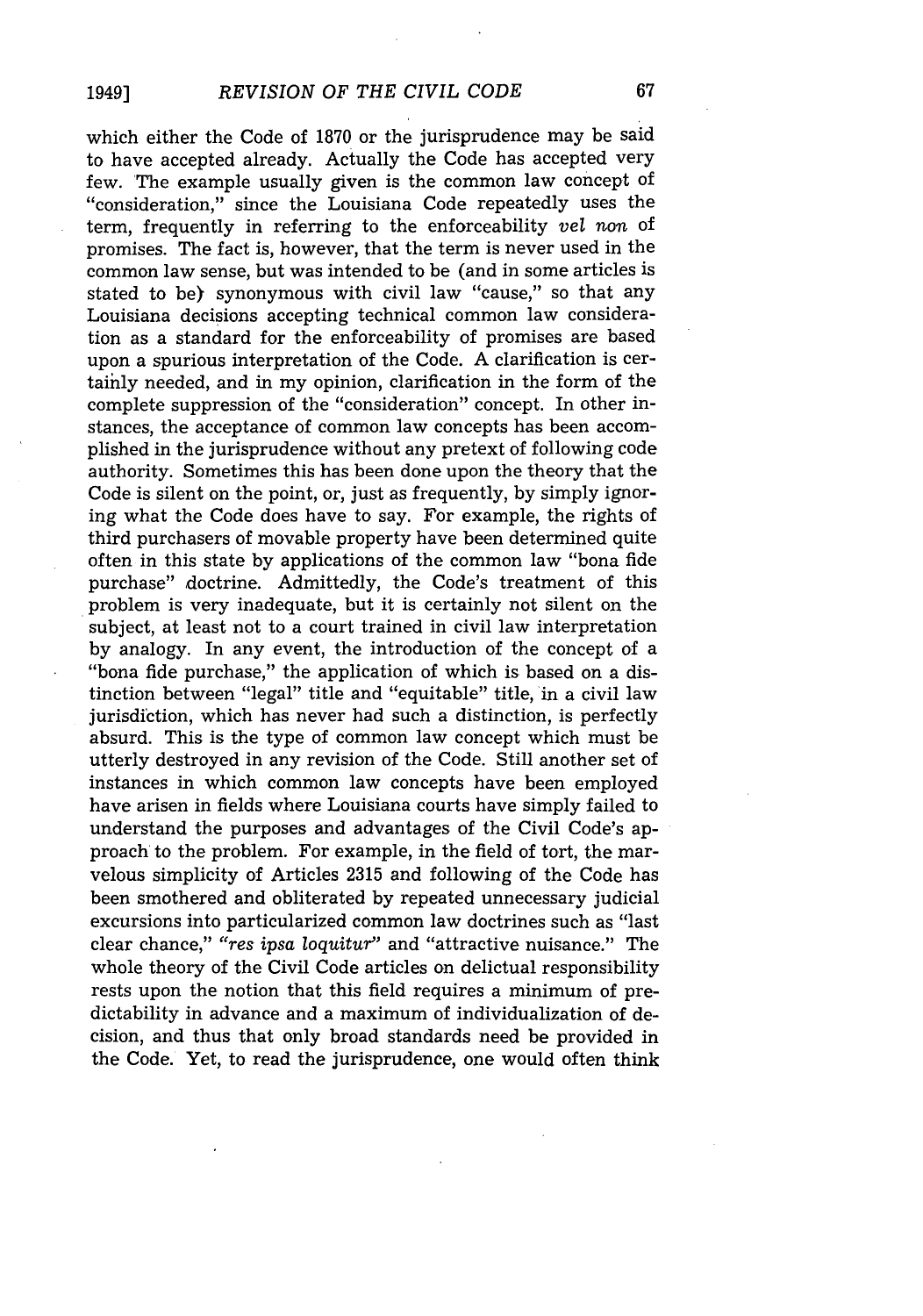the courts of this state were bound by the Torts Restatement rather than by the Code, so thoroughly have they become insulated from the Code's original theory by a mass of case law based on common law sources. In some instances, this has led to the acceptance of concepts in direct contravention of the Code articles, as in the acceptance of contributory negligence. In my opinion, the Code revision should seize the opportunity to restore Louisiana to the civil law in this field as well, and once again it would be necessary to do a thorough housecleaning of unnecessarily imported common law concepts.

The next reference I wish to make to matters of substance in the Revised Code is related to the last point. I have said that the jurisprudence which finds its basis in non-civil law sources should be suppressed. What about the jurisprudence which purports to be based solely on the Code, as much of it does, for example, in community property and family law? To what extent shall this portion of the jurisprudence be drawn upon in selecting substantive concepts for the Revised Code? A tremendous temptation will be felt to "restate" a great deal of this material, and thus turn the Revised Code into a glorified digest, in which the existing Code articles will become merely a framework upon which to hang the jurisprudence. If this approach should be taken, in my opinion, it would be far better not to undertake the revision project at all. A careful, minute study of the jurisprudence must be made, of course, but rather for the purpose of revealing defects, omissions and inconsistencies of various sorts in the Code, than for the purpose of discovering precise, concrete rules for the decision of every conceivable fact situation which has arisen in the state. That is, the jurisprudence is a splendid record of the law in action: what texts of the Code have proved obscure and inadequate, what problems are not provided for in the Code, which texts have given too great judicial discretion and which too little, and so forth. As Livingston put it, the jurisprudence is a continuing report to the legislature of the success or failure of various portions of the Code. Any greater reliance than this upon the jurisprudence in any Code revision would, in my opinion, be unwarranted.

No reference to the problem of selecting substantive concepts for the new Code would be complete without pointing out the obvious fact that today there are modern, scientific bases for legislation, either unknown or ignored even two or three decades ago. Surely the point in the so-called "integration" of law and science has been reached where we can at least consider seriously the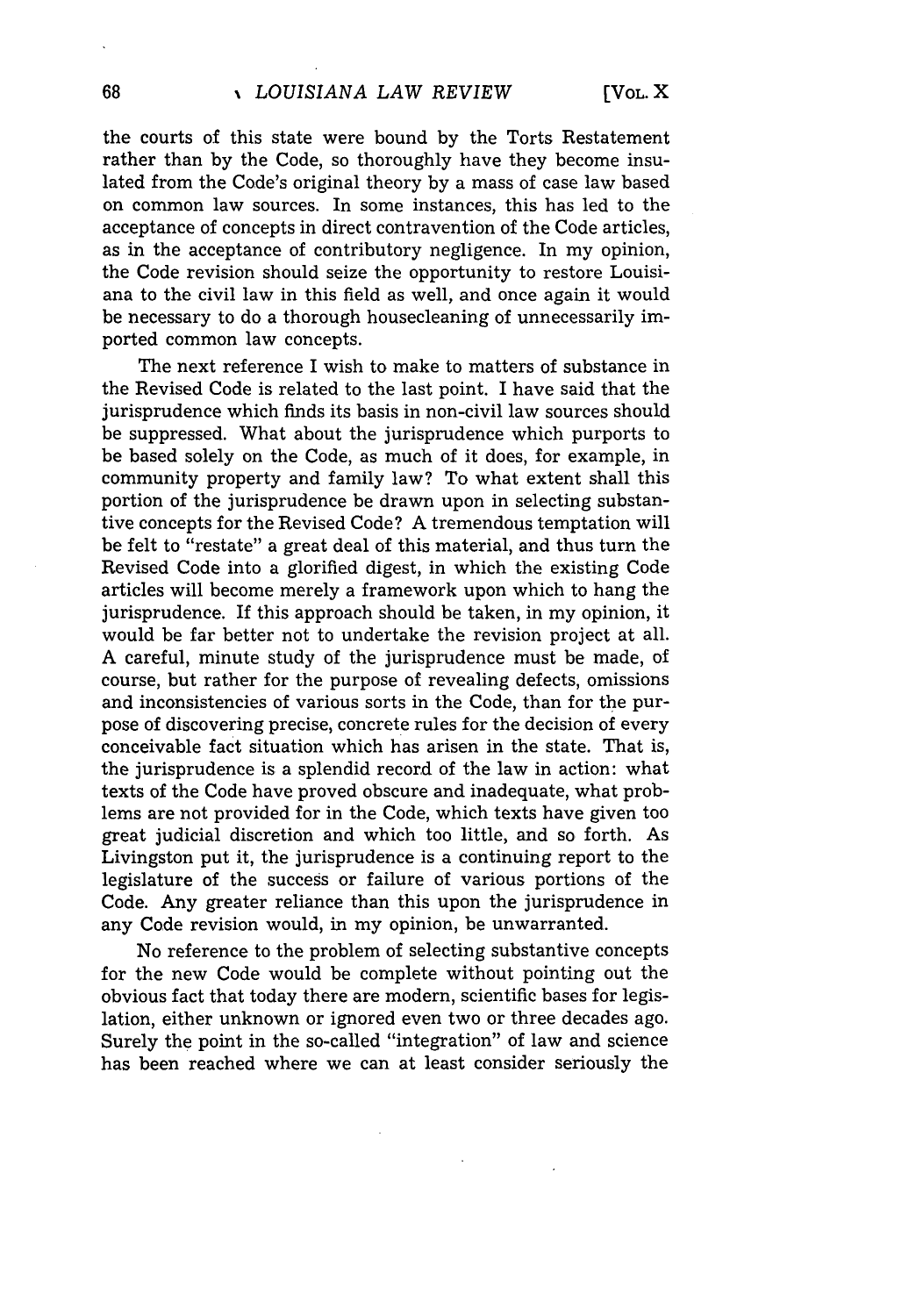recommendations of sociologists in determining our family law concepts, or the suggestions of business economists in striving for the most desirable solutions of troublesome problems such as the ranking of privileges. The prospective revision of the Code must exhaust the possibilities of assistance from both the physical and social sciences in formulating, if necessary, entirely new substantive concepts for inclusion in the Code.

(4) What should be the form of the Revised Code? It seems clear that on the basis of the experience of other modern Civil Codes the old arrangement of the Code Napoleon has fallen into disfavor, and it is unlikely that even the current revision of the French Code will retain it. Once the desirability of a rearrangement should be agreed upon, the way would be open for a significant advance.

Generalization is the soul of civilian codification. The success of such codification depends in large measure, then, upon the extent to which useful generalizations can be devised and the extent to which they can be employed together in appropriate combinations. The ultimate in such civilian technique is to provide a master set of generalizations called a "General Part," which shall apply throughout the whole Code. This approach was used in the Louisiana Criminal Code of 1942, with the consequence that general provisions concerning criminal intent, criminal negligence, incapacities of various sorts to commit crimes, defenses and justifications applicable to all crimes, the law of attempts to commit crimes, and so forth, were all set forth at the outset in a "General Part." This method has been used with great effectiveness in civil codes as well, as illustrated by the German and other modern civil codes. It seems clear that these experiences in other jurisdictions are full of significance for us, and any intelligent revision of our Code will not fail to take account of them. The German Civil Code has demonstrated that it is possible to create a concept of the "legal transaction" in general, including contracts, donations, wills, adoptions, et cetera, and then to state generally for all "legal transactions" the legal consequences of lack of capacity, lack of requisite form, illegality, vices of consent, and so forth. The extent to which we shall wish to follow this example should be a major inquiry in all of our thinking about Code revision.

Even in the "Special Part," as disinguished from the "General Part" to which I have just referred, however, the problem of the extent of generalization of expression as a matter of form will be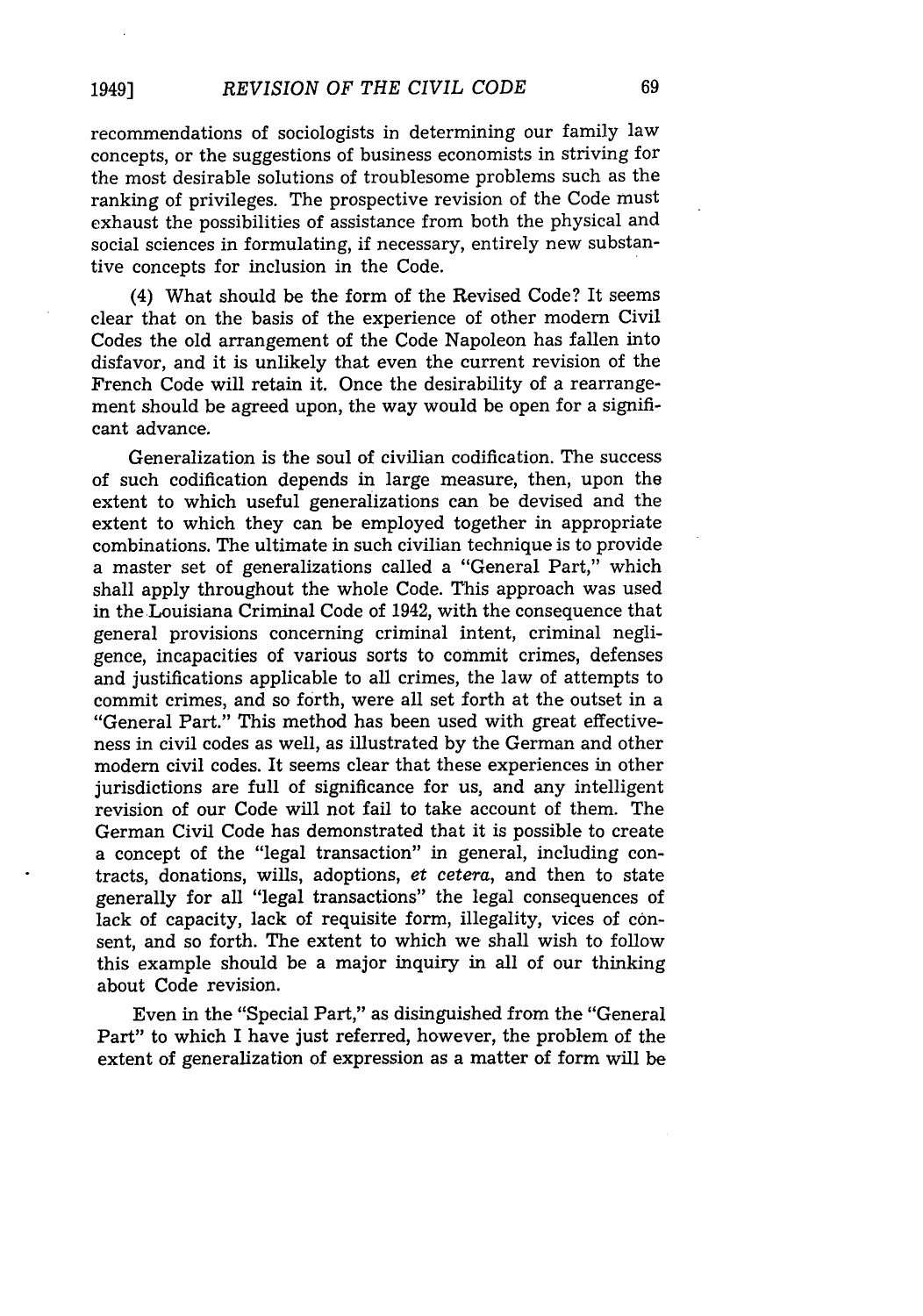ever present. In this regard, however, the problem will be easier, for it will be a matter of keeping what we have, rather than trying to improve the form of our law by original action which may be unfamiliar to many. The key to determining the extent of generalization desirable in expressing particular Code articles seems to lie in attempting to designate those fields of law which demand a maximum of predictability and then in attempting to provide the relatively narrow, precise rules for those fields. On the other hand, where individualization of decision seems appropriate, the solution would appear to be to permit a maximum of judicial discretion by providing only a broad legal standard rather than a narrow legal rule. This has been the civilian method of Code formulation ever since the Code Napoleon, and, happily, therefore, this is already part of our heritage. Our Code is relatively detailed and particularized in its statement of rules concerning inheritance, property, and prescription, for example, and properly so. But concerning the highly individualized problem of substantial performance of contracts we find only the broadly stated Articles 2046 and 2047 on the implied resolutory condition, and concerning tort liability we find only the broad generalization in Articles 2315-2324. It seems very clear to me that we must preserve this approach in any revision, even though we must beat down attempts to provide in the Code an exact result for every case involving partial performance of contracts and even though in the field of torts we must go beyond this and remove the gloss of jurisprudence which has smothered Article 2315.

(5) In addition to these matters of form and substance, there are a host of problems which are too numerous for detailed discussion at this time. Our present Code is either completely lacking or sadly deficient in provisions concerning its theory of law and legal method. It is possible to eke these out from a few articles scattered throughout the Code, and from the brief "preliminary provisions" in Articles 1 through 21. But these are so obscurely stated in language enigmatical to all save legal scholars that it has been easy to ignore them, and the acceptance of common law theories and method has been accelerated by this deficiency in statement of the Code's theoretical basis. The prospective Code revision should supply the necessary theoretical texts. We must thrash out the problems of the respective roles of courts and legislatures in creating law, of stare decisis, of the handling of the "unprovided for" case, of interpretation by analogy and otherwise, of the validity of the pre-existing jurisprudence as a source of law, and many similar problems. When we have done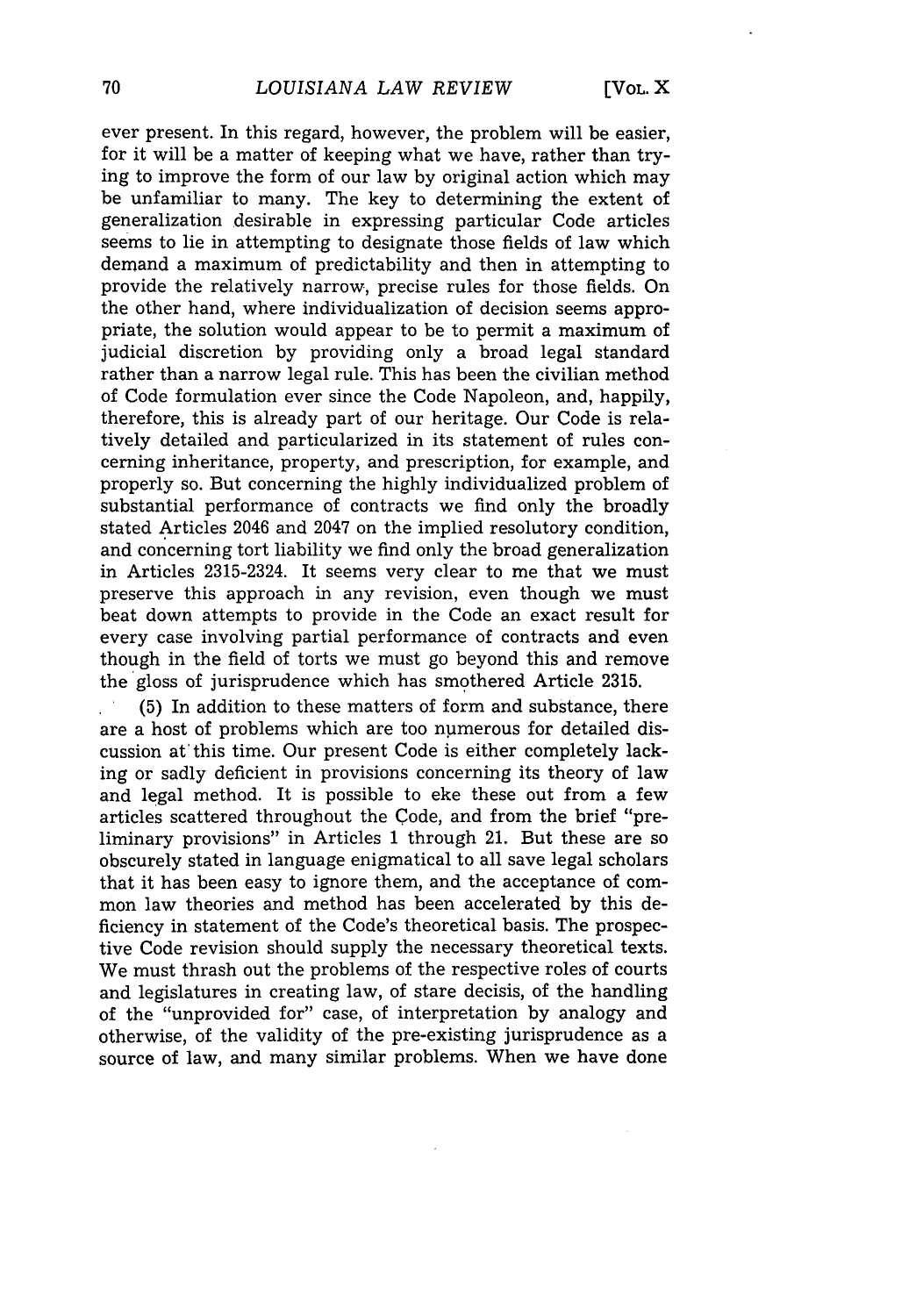### so, appropriate texts must appear in the Code. We must provide a complete and carefully prepared set of *"motifs,"* or draftsmen's notes, as an aid to interpretation. We must encourage additional doctrinal writing on the subject of the Code, so that this necessary source of reference in the civil law system will not be lacking as it has been for so much of our present Code's history. And, no matter how successful a Code we may think we have produced at the conclusion of our labors, we must provide for its constant recodification.

(6) The'last suggestion I have to make is perhaps the most important, because it is intensely "practical." I have already said that a Code revision such as I contemplate is a very long-term project and that there are certain measures which this Institute should be taking, both before the project actually begins and also during its progress. My last point is this: If we believe that a Code revision in the civilian manner is desirable, a collateral undertaking by this Institute in the form of an informational and educational campaign will be essential. We shall need the ideas, advice, assistance, suggestions, and support of the bench and bar of the state, and in turn we must provide the means for reaching the members of the bench and bar on the local level to explain what we are doing and why we are doing it, and to convince them that this is not merely some local, provincial project. It is one of the great advantages of this Institute that it makes such a campaign possible. Under the auspices of this body civil law scholars and experts can be brought to Louisiana lecture platforms, local bar association discussion groups can be arranged, published materials can be circulated, and bench and bar response can be stimulated. I surely believe that such steps will be essential to any successful revision of the Code.

Let me point out that if we take the course of action I have been describing we shall produce at once an efficient document of Louisiana private law and also a significant contribution to the legal progress of the world. And nothing less will do. The law men of the nation and of the whole legal world expect nothing less when Louisiana undertakes a project of this kind. It is a truism to say that Louisiana is peculiarly situated geographically, historically, culturally and legally. It is not so commonly understood that this fact gives us not only the opportunity, but the responsibility as well, to accomplish things which cannot be achieved elsewhere. We need not shrink from the task. Things already have been done here which could not have been accom